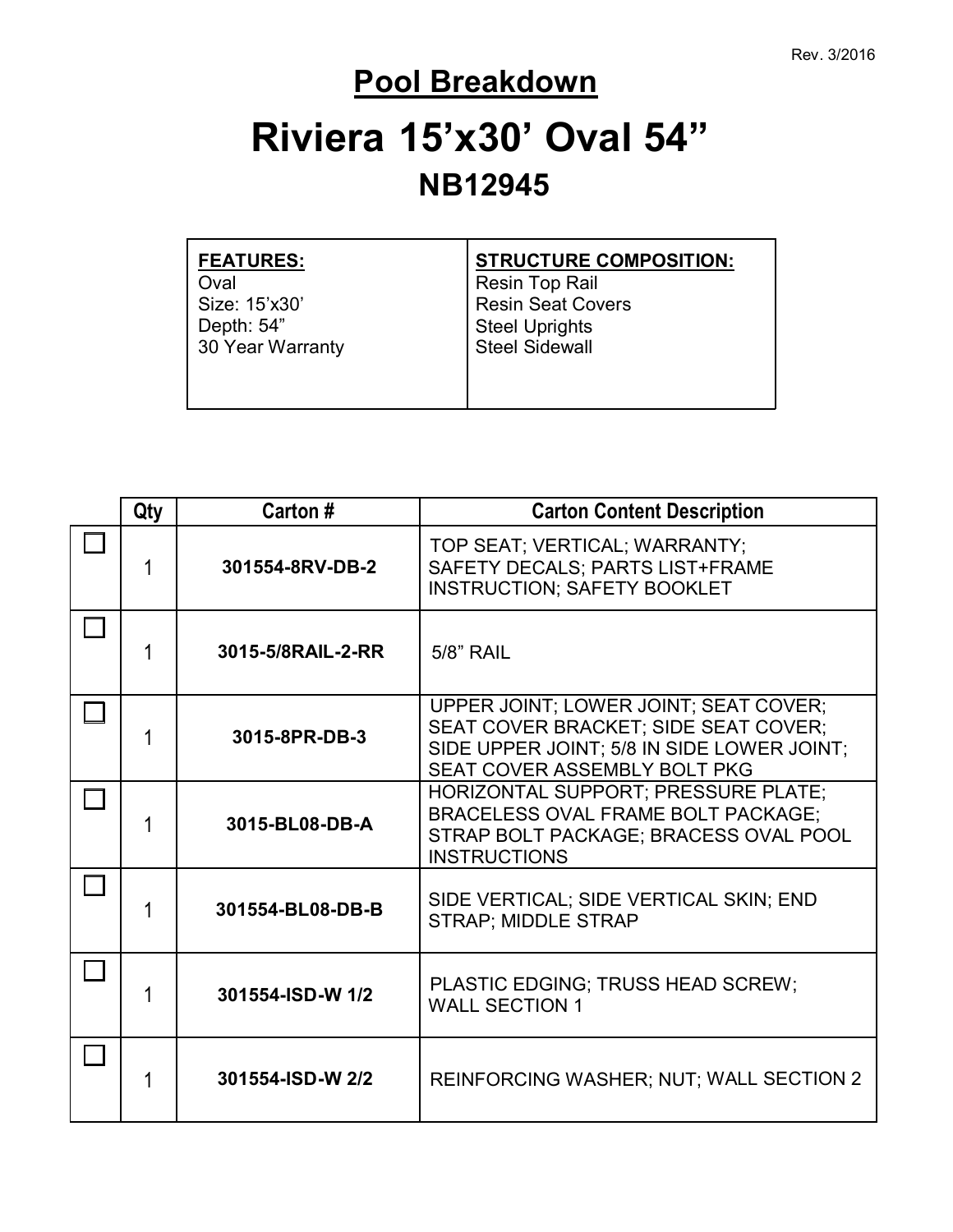# **Carton Breakdown Riviera 15'x30' Oval 54" NB12945**

|                                                    | Key#           | Qty         | Item#                          | Mfg Part # | <b>Part Description</b>               |
|----------------------------------------------------|----------------|-------------|--------------------------------|------------|---------------------------------------|
|                                                    |                |             | FRAME CARTON #301554-8RV-DB-2  |            |                                       |
|                                                    | 1              | 10          | <b>NBP1220</b>                 | 2385DB     | 8in Vertical (54" High)               |
|                                                    | 6              | 16          | <b>NBP1221</b>                 | 1100DB     | 8in Resin Top Seat L=1444mm (56-7/8") |
|                                                    |                | 1           |                                | 0022       | Warranty                              |
|                                                    | ---            | $\mathbf 1$ |                                | 0023       | <b>Safety Decals</b>                  |
|                                                    |                | $\mathbf 1$ |                                | 0024       | Parts List + Frame Instruction        |
|                                                    |                | 1           |                                | 0025       | <b>Safety Booklet</b>                 |
|                                                    |                |             |                                |            |                                       |
|                                                    |                |             | RAIL CARTON #3015-5/8RAIL-2-RR |            |                                       |
|                                                    | 4              | 32          | <b>NBP1233</b>                 | 1715-R     | 5/8in Rail L=1431mm (56-3/8")         |
|                                                    |                |             |                                |            |                                       |
|                                                    |                |             | FRAME CARTON #3015-8PR-DB-3    |            |                                       |
|                                                    | $\overline{2}$ | 10          | <b>NBP1061</b>                 | 2176       | 7in Resin Joint - Upper               |
|                                                    | $\overline{7}$ | 10          | <b>NBP1222</b>                 | 2483DB     | 8in Seat Cover Bracket                |
|                                                    | 8              | 10          | <b>NBP1223</b>                 | 2482DB     | 8in Seat Cover                        |
|                                                    | 10             | 10          | <b>NBP1062</b>                 | 2276       | 7in Resin Joint - Lower               |
|                                                    | 13             | 6           | <b>NBP1231</b>                 | 3474DB     | 8in Side Seat Cover                   |
|                                                    | 15             | 6           | <b>NBP1070</b>                 | 3234       | 5/8in Side Lower Rail Joint           |
|                                                    | 18             | 6           | <b>NBP1004</b>                 | 3177       | Resin Side Upper Joint                |
| Seat Cover Assembly Bolt Package (Order # NBP1203) |                |             |                                |            |                                       |
|                                                    | 3              | 152         | <b>NBP1203</b>                 | 0341*      | #12 Sheet Metal Screw                 |
|                                                    | 3              | 16          | <b>NBP1203</b>                 | 0345*      | 5mm x 40mm Sheet Metal Screw          |
|                                                    | 3              | 16          | <b>NBP1224</b>                 | 2402DB     | <b>Resin Seat Cover Cap</b>           |

\*These part #'s are not available to purchase separately. They must be purchased as the Seat Cover Assembly Bolt Package, Order # NBP1203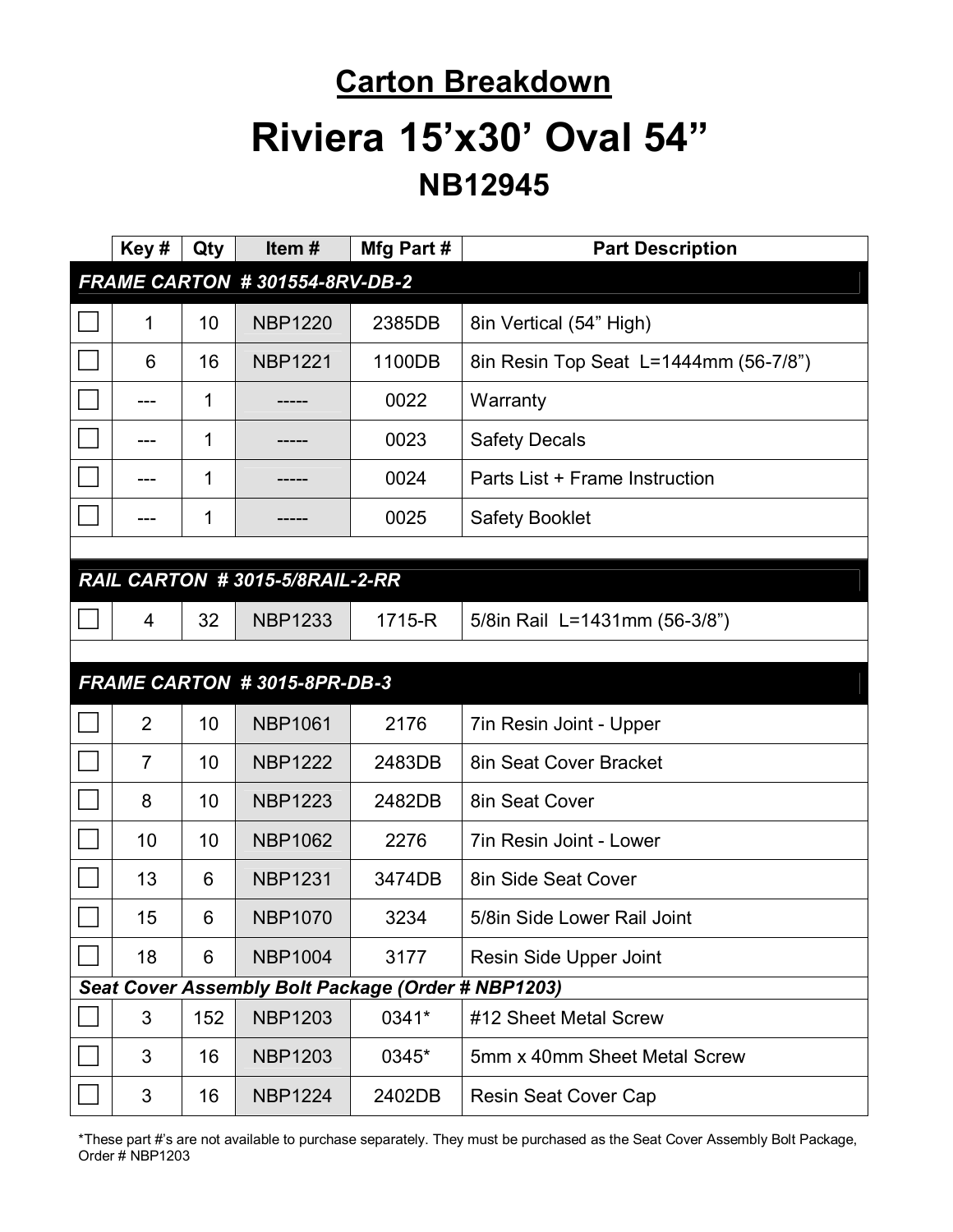#### **Carton Breakdown**

## **Riviera 15'x30' Oval 54" NB12945**

|                          | Key#                          | Qty | Item $#$       | Mfg Part # | <b>Part Description</b>                                                 |  |
|--------------------------|-------------------------------|-----|----------------|------------|-------------------------------------------------------------------------|--|
|                          | <b>CARTON #3015-BL08-DB-A</b> |     |                |            |                                                                         |  |
|                          | 14                            | 6   | <b>NBP1208</b> | 5726       | <b>Horizontal Support</b>                                               |  |
|                          | 17                            | 18  | <b>NBP1011</b> | 6254       | Pressure Plate L=680mm (26-3/4")                                        |  |
|                          |                               | 1   |                |            | <b>Braceless Oval Pool Instructions</b>                                 |  |
|                          |                               |     |                |            | Braceless Oval Frame Bolt Package (Part # 0109 / Order # NBP1204) QTY 3 |  |
|                          | 11                            | 10  | <b>NBP1204</b> | 0341*      | #12 Sheet Metal Screw                                                   |  |
|                          | 11                            | 24  | <b>NBP1204</b> | 5672*      | M <sub>14</sub> Nut                                                     |  |
|                          | 11                            | 24  | <b>NBP1204</b> | 5673*      | M <sub>14</sub> x 30 Hex Head Bolt                                      |  |
|                          | 11                            | 8   | <b>NBP1204</b> | 5674*      | M <sub>10</sub> x 100 Hex Head Bolt                                     |  |
|                          | 11                            | 24  | <b>NBP1204</b> | 5675*      | M <sub>10</sub> Nut                                                     |  |
|                          |                               |     |                |            | Strap Bolt Package (Part # 0106 / Order # NBP1002) QTY 3                |  |
|                          | 11                            | 27  | <b>NBP1002</b> | 0623*      | M8 Nut                                                                  |  |
|                          | 11                            | 27  | <b>NBP1002</b> | 0923*      | M8 x 20 Hex Head Bolt                                                   |  |
|                          |                               |     |                |            |                                                                         |  |
| CARTON #301554-BL08-DB-B |                               |     |                |            |                                                                         |  |
|                          | 12                            | 6   | <b>NBP1205</b> | 5713       | Side Vertical for BLE 54"                                               |  |
|                          | 12                            | 6   | <b>NBP1231</b> | 5617DB     | Side Vertical Skin for 54"                                              |  |
|                          | 16                            | 6   | <b>NBP1207</b> | 7528       | End Strap L=1400mm (55-1/8")                                            |  |
|                          | 16                            | 6   | <b>NBP1013</b> | 7244       | Middle Strap L=929mm (36-5/8")                                          |  |

\*These part #'s are not available to purchase separately. They must be purchased as part of the corresponding Bolt Package.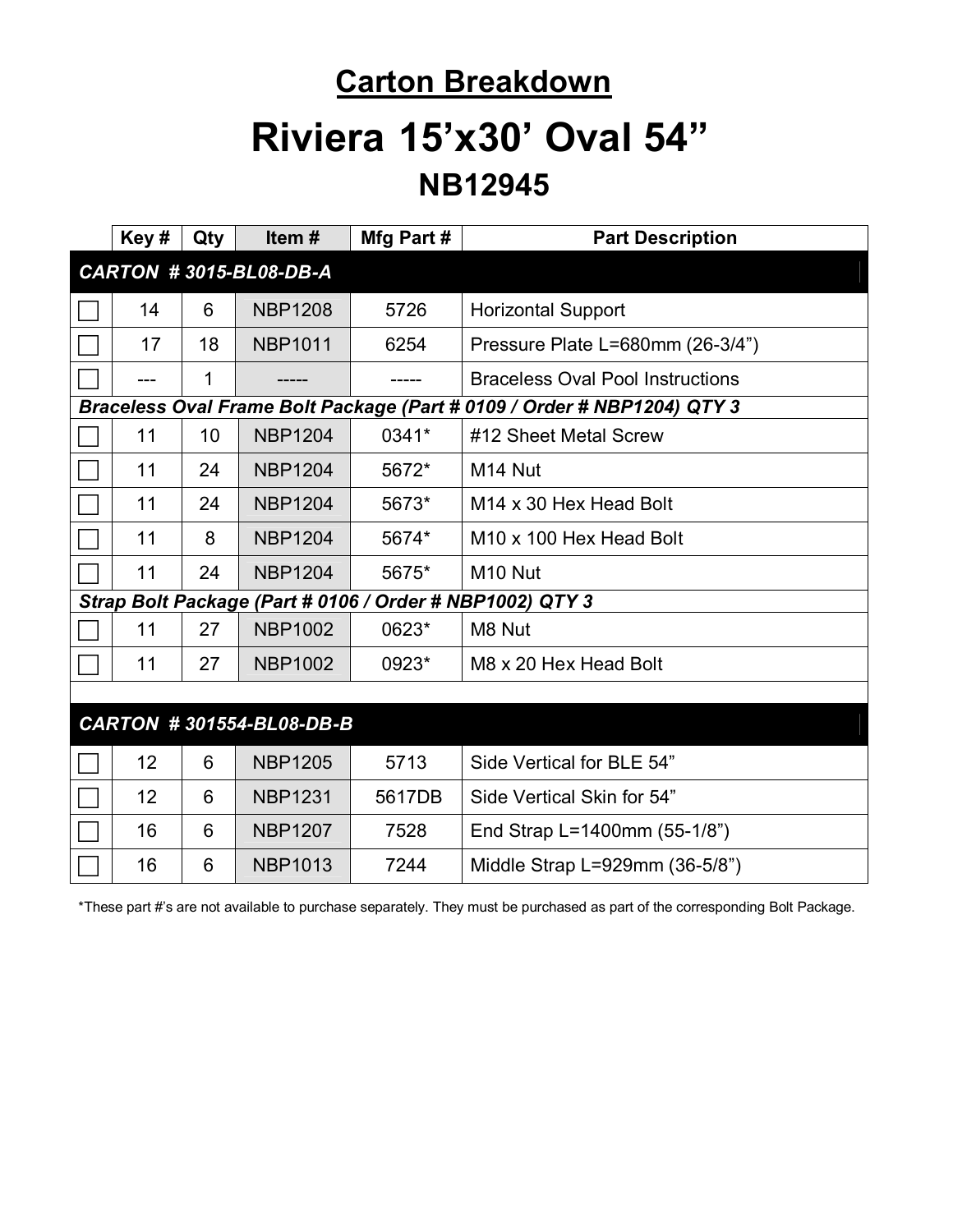## **Carton Breakdown Riviera 15'x30' Oval 54" NB12945**

|                                                             | Key#                                                        | Qty | Item#          | Mfg Part# | <b>Part Description</b>                            |
|-------------------------------------------------------------|-------------------------------------------------------------|-----|----------------|-----------|----------------------------------------------------|
| <b>WALL CARTON #301554-ISD-W 1/2</b>                        |                                                             |     |                |           |                                                    |
|                                                             | 5                                                           | 19  | <b>NL107</b>   | 8100      | <b>Plastic Edging</b>                              |
|                                                             | 9                                                           | 1   | PC5624         | 54" Wall  | Steel Dark Brown Wall Section 1                    |
|                                                             | 54" Wall Joint Bolt Package (Part # 0114 / Order # NBP1067) |     |                |           |                                                    |
|                                                             | 3                                                           | 27  | <b>NBP1067</b> | 0513*     | $\frac{1}{4}$ " x $\frac{1}{2}$ " Truss Head Screw |
|                                                             |                                                             |     |                |           |                                                    |
| <b>WALL CARTON #301554-ISD-W 2/2</b>                        |                                                             |     |                |           |                                                    |
|                                                             | 9                                                           | 1   | PC5625         | 54" Wall  | Steel Dark Brown Wall Section 2                    |
| 54" Wall Joint Bolt Package (Part # 0114 / Order # NBP1067) |                                                             |     |                |           |                                                    |
|                                                             | 3                                                           | 53  | <b>NBP1067</b> | 0411*     | 1/4" Reinforcing Washer                            |
|                                                             | 3                                                           | 27  | <b>NBP1067</b> | 0611*     | $\frac{1}{4}$ " Nut                                |

\*These part #'s are not available to purchase separately. They must be purchased as part of the corresponding Bolt Package.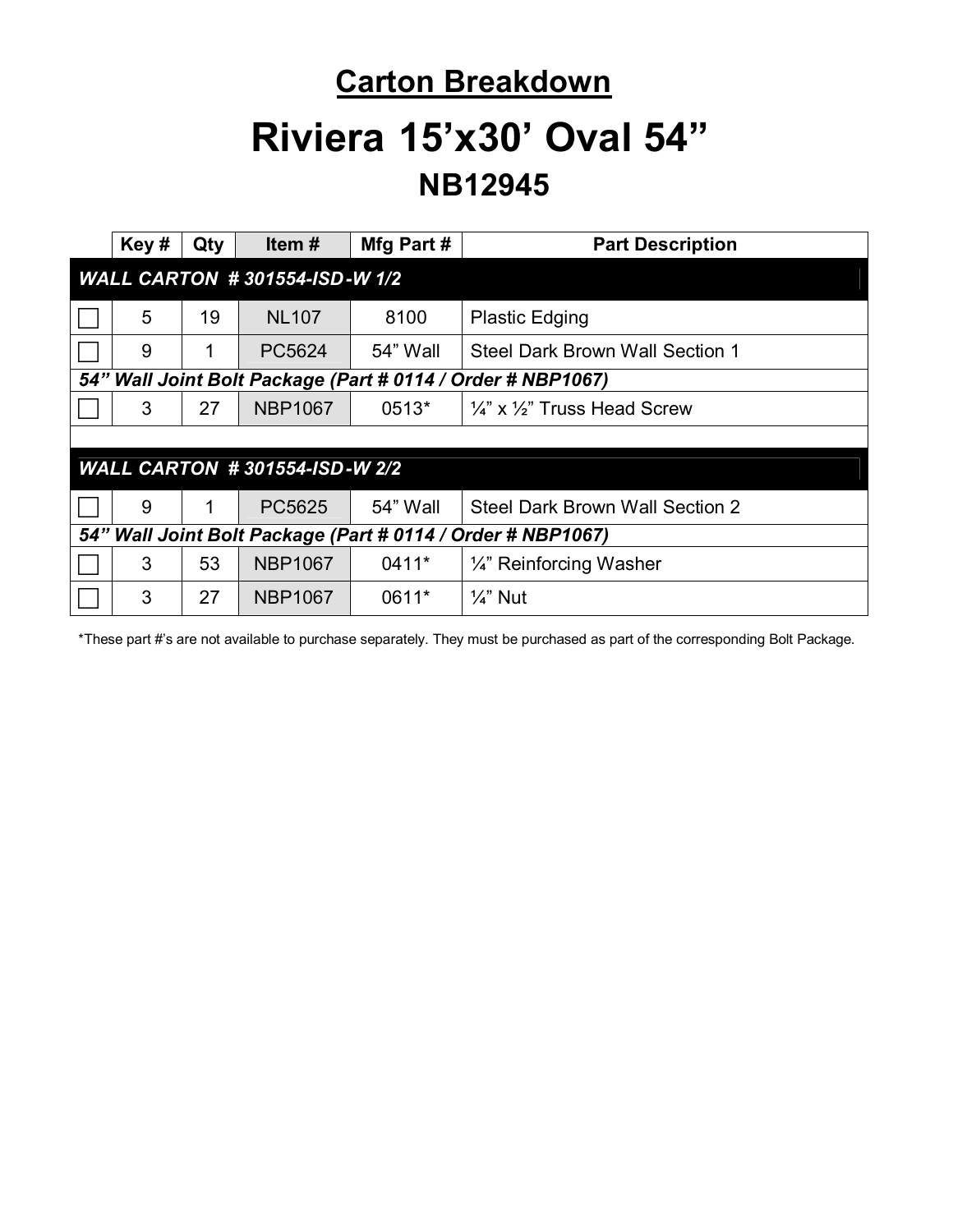### **Riviera 15'x30' Oval 54" NB12945**

**NBP1061**